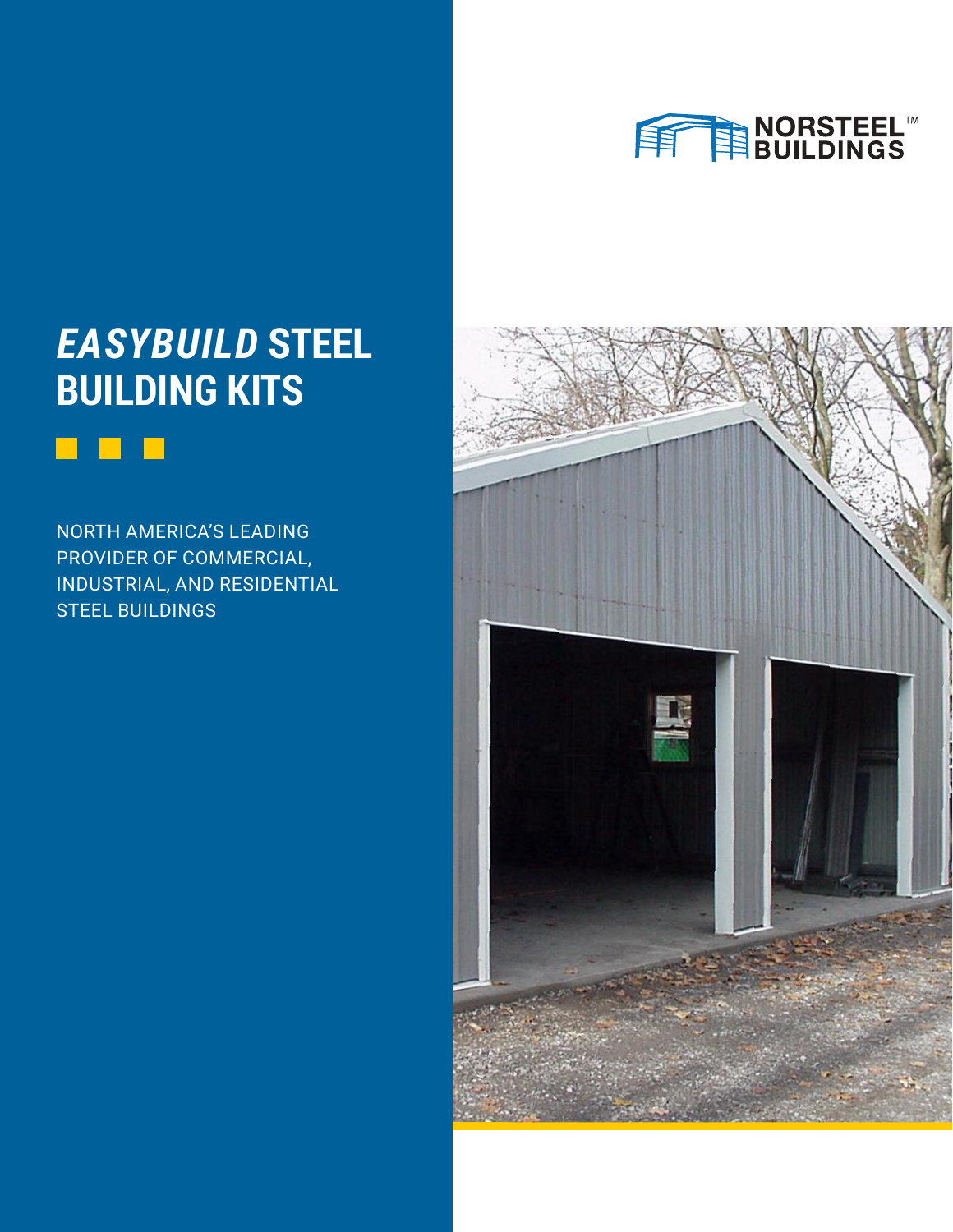## **NORSTEEL'S** *EASYBUILD* **STEEL BUILDING KITS: THE ONE TRUE DO-IT-YOURSELF METAL BUILDING SOLUTION**

Norsteel has been built on a foundation of honesty and integrity. Over the years we have established ourselves as North America's leading supplier of award-winning, pre-engineered steel buildings. Our structures are designed, engineered, and fabricated in state-of-the-art manufacturing plants, which means we can deliver your finished product weeks faster than most others. All of our products are long-lasting, durable, and backed by industry-leading warranties.



Steel building kits are the ideal choice for the 'do-it-yourself' lifestyle. From the ground up, the framing, wall and roof panels, trim, and other components work together to provide you with a high quality, durable steel building. When used to store personal belongings, safety is a paramount concern. With many hobbyists treating these spaces as a home away from home, they must be comfortable and durable for extended use.

Norsteel's *EasyBuild* steel building kit provides you with an affordable solution to create a custom-designed space that is comfortable, safe, and sturdy. Instead of heavy welded beams, the *EasyBuild* is made from lightweight, high performance, bolt-together components that do not require a crane, heavy equipment, or special tools to construct.

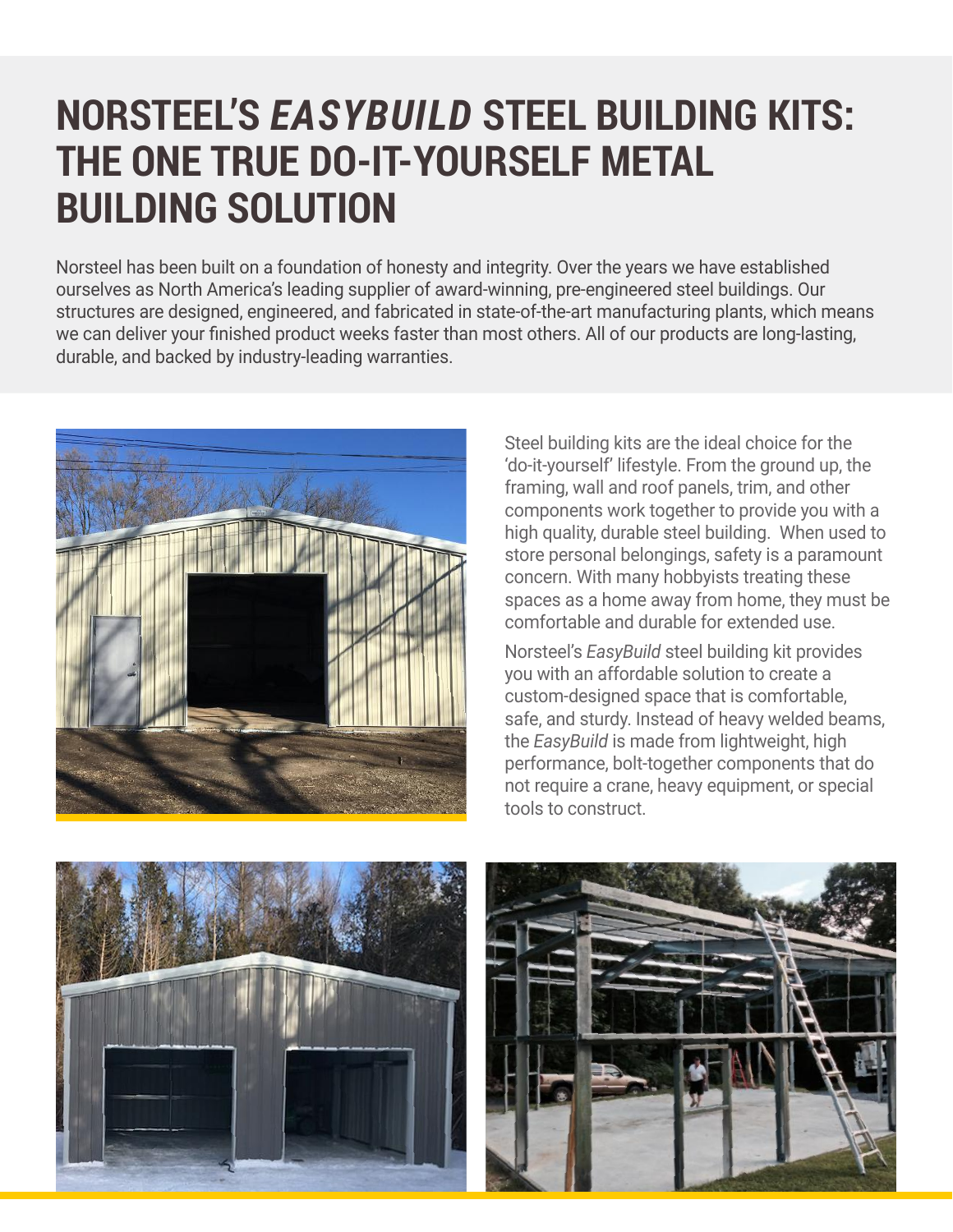

### *EASYBUILD* **KITS: WHAT'S INSIDE**

**Framing System:** *EasyBuild* structures have a hot-dip galvanized steel frame to prevent rust and maximize performance. All primary and secondary framing components are zinc coated and outperform inferior paint primers.

**Sidewall Panels:** Our standard sidewall panels are 26-gauge steel and are continuous from floor to eave. Panels are available in twelve popular colour options, and the paint we use has a siliconized polyester finish with a substrate galvanized coating beneath the paint for further rust protection. Optional panel accessories are available, including service doors, fixed or operable wall louvers, and framed openings for windows and garage doors.

**Roof Panels:** Our roof panels are 26-gauge hightensile steel with a corrugation depth of 1-1/4" and are coated in AZ55 Galvalume® - an aluminum/zinc coating which protects the roof sheeting against rust. The AZ55 coating requires no maintenance or painting to retain its original luster. The Purlin Bearing Rib (PBR) roof system provides a full overlap, which means our buildings are weather-tight even under extreme conditions.

**Trim Package:** J trim, base trim and cover material are included with your building at no additional cost. These provide added protection from leaks and further security while enhancing both the functionality and beauty of your building.

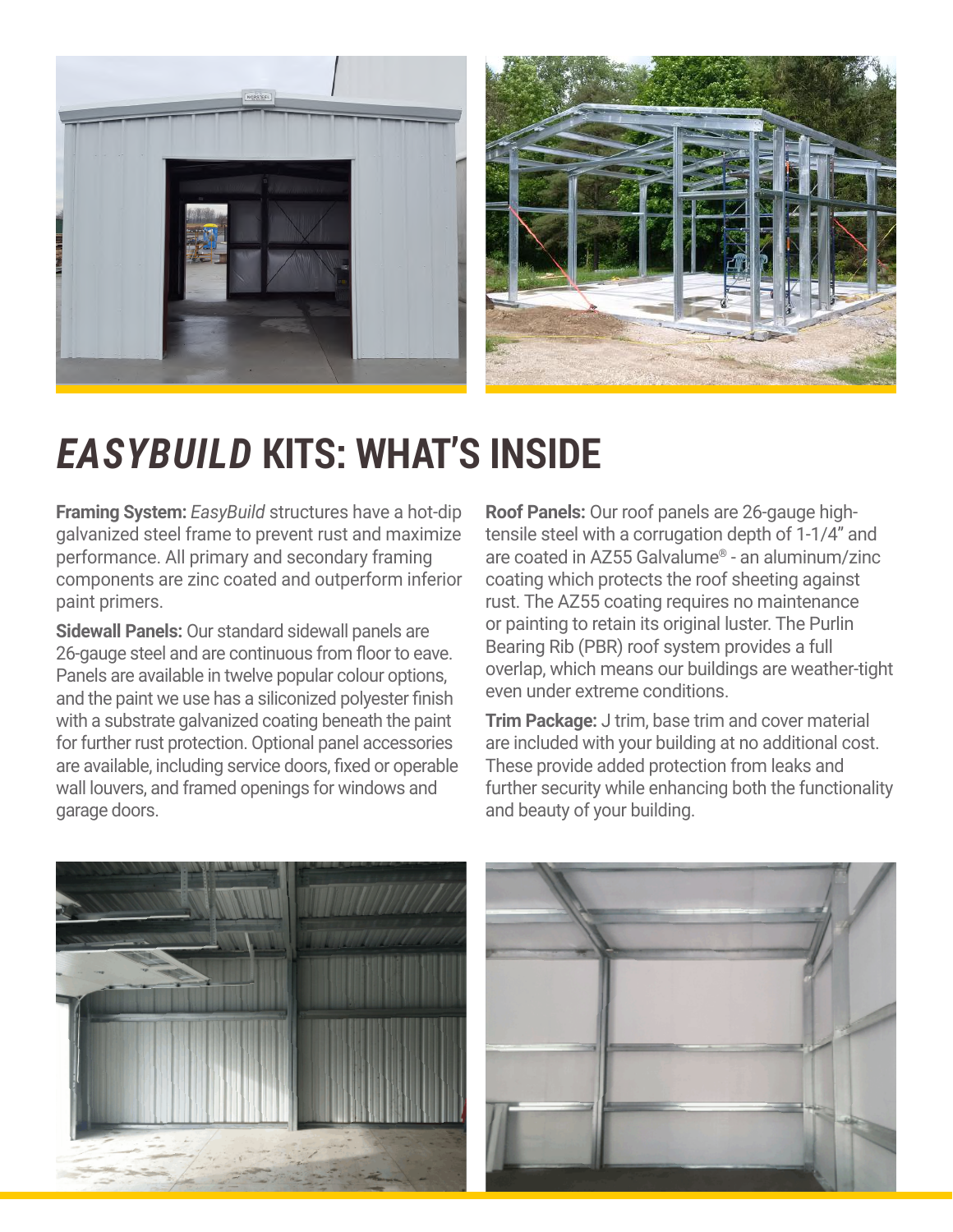### **NORSTEEL'S** *EASYBUILD* **STEEL BUILDING KITS: PARTS AND ASSEMBILY**

Norsteel *EasyBuild* kits are the simplest, most cost-effective way for you to construct a metal building of your own. Each fully customized building kit is shipped with assembly instructions and materials which only require everyday tools to construct. Here are some standard, and optional components offered with our *EasyBuild*:

- All *EasyBuild* structures come standard with PBR (Purlin Bearing Rib) roof panels. The extra lip on PBR panel edges allows for superior overlap between panels, sealing out the elements. **1**
- 2 Galvanized secondary framing components (see labels for girts, purlins, and eave struts) also come standard on every EasyBuild structure and add additional strength and durability to your building.
- 

Every *EasyBuild* structure is backed by a **3** 25-year, limited warranty on roof panels, a limited lifetime warranty on stainless steel capped roof fasteners, and a 40-year limited warranty on the siliconized polyester coloured coating on sidewall panels and trim.

Gutter systems are available as optional **4** accessories. Their contour design efficiently controls drainage from rain and snow. Foam closure strips further seal off moisture.

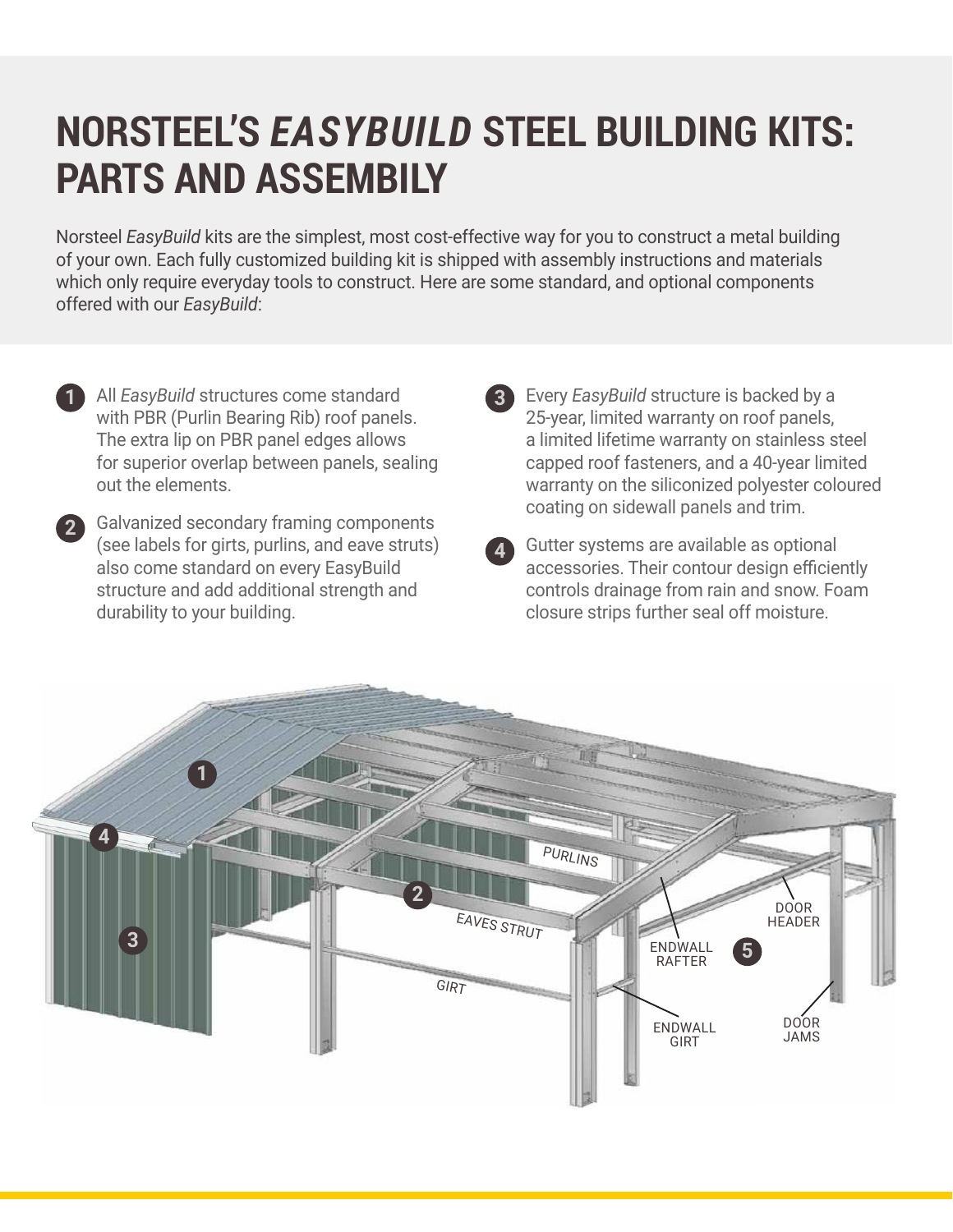Framed openings with door headers and jambs **5** allow for overhead door mounting without the need for additional steel or hardware. Framed openings are insulated with foam closure strips to keep out the elements. Smaller doorways, and doors themselves, are available as optional accessories.

*EasyBuild* base trims provide maximum **6** weather protection, an attractive finished appearance and long life due to a galvanized base angle and unique design.



 Additionally 1 ¼" deep rigid-rib corner trim options further add to the aesthetic look of your building, as well as its strength.

**8** In addition to using PBR roof panels, *EasyBuild* roofs come with ridge-cap panels and peak boxes to cover the peak of the roof, or anywhere else that two angles meet. Ridge-cap panels and peak boxes offer further insulation from the outdoors, and are factory formed for easy installation.



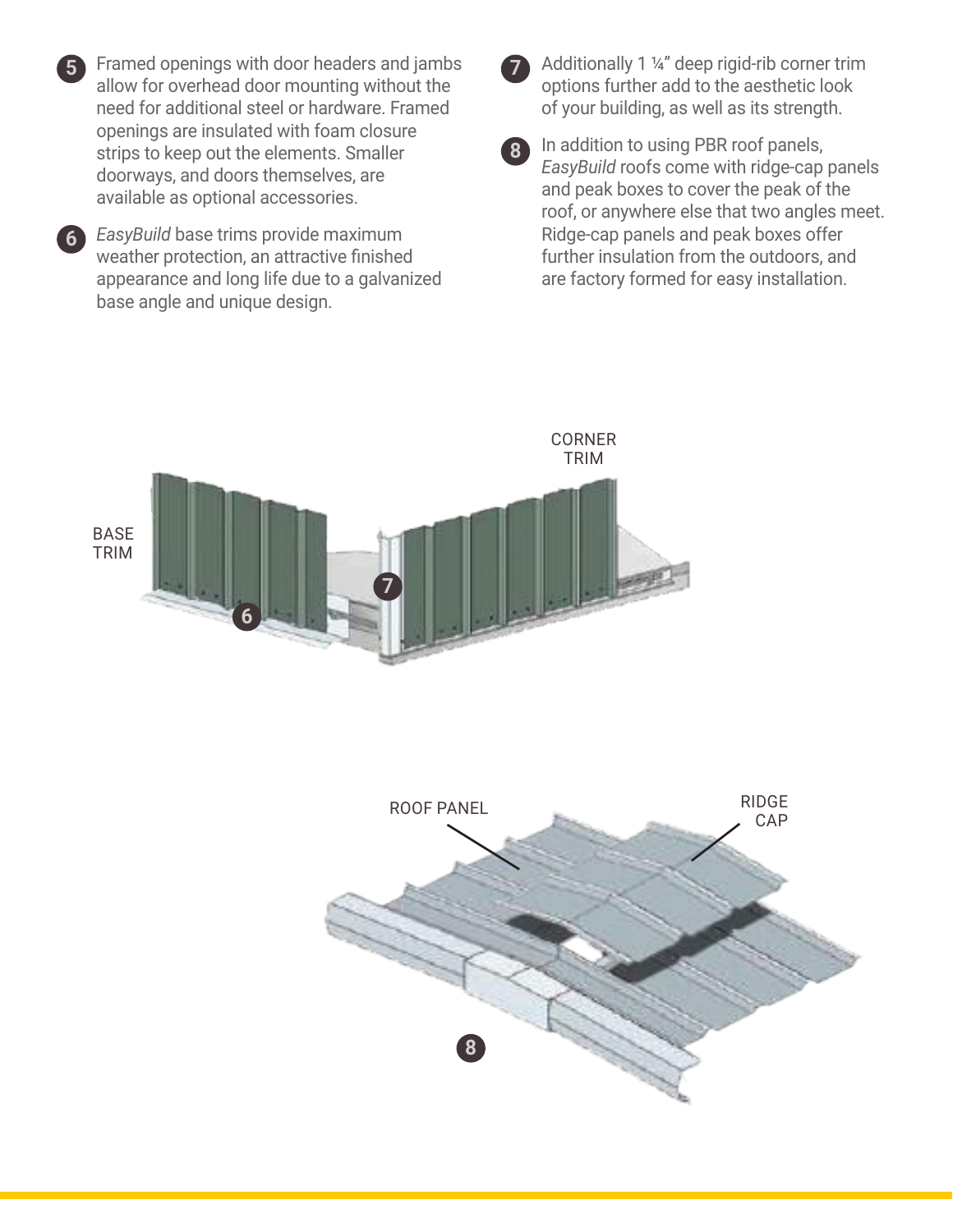# **NORSTEEL'S** *EASYBUILD* **APPLICATIONS**

Thanks to the material quality, relative affordability, and ease-of-construction, Norsteel's *EasyBuild* steel building kits are popular options for customers looking for small to medium-sized steel structures. Between the all-steel interior and exterior framing which allows for further enhancements to your building (e.g., insulation, plumbing, wiring, drywall, etc.), and the range of optional accessories offered by Norsteel, you can customize the design of your building to suit almost any purpose.

*EasyBuild* kits make great options for everything from workshops and storage space, to personal offices and areas designed purely for leisure. Here are just a few examples of how our customers have used *EasyBuild* kits in the past:

- **Private workshop**
- **Vehicle storage**
- **Home** gym
- Studio Space
- **Agricultural building**
- **Office space**
- Residential/leisure building









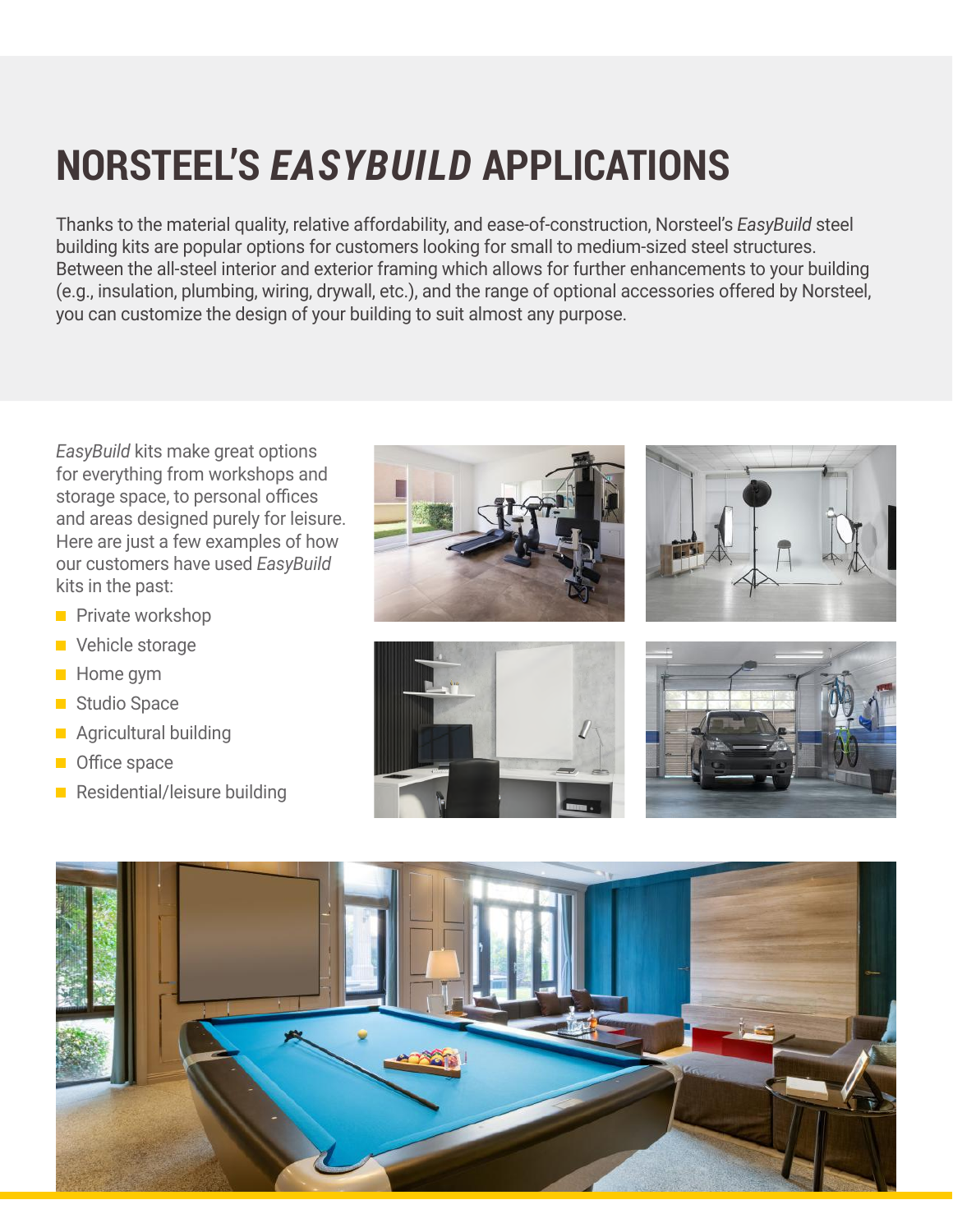# *EASYBUILD* **COLOUR OPTIONS:**

Our buildings are precision coated with Valspar paints, a leading producer of paint, finishes and synthetic resins for industrial applications. Choose from 13 standard wall panel colours and 9 standard trim colours.

# Polar White **Peal Grey** Slate Grey Burnished Slate Lightstone Sahara Tan **Bright Red** Rustic Red Rustic Red Hawaiian Blue **Gallery Blue** Gallery Blue Colony Green Fern Green Black Polar White **Peal Grey** Burnished Slate Lightstone Sahara Tan Fern Green **Standard Trim Colours Standard Roof Panel** Black

**Standard Wall Colours**

Galvalume \* Note: Printed colours are matched as closely as possible

### **NORSTEEL WARRANTIES:**

All Norsteel Buildings are engineered to meet or exceed national and provincial/state requirements and codes. Stainless steel capped fasteners, superior precision paint coating, along with galvanized girts and purlins keep Norsteel buildings looking like new for decades to come. We're so confident in the quality, strength, and durability of our products that we offer a full array of industry-leading warranties:

- **25-Year, Limited Rust-Through Perforation** Warranty on AZ55 Galvalume® Roof Panels
- **40-Year Limited Paint Warranty**
- **30-Year Limited Chalking and Paint Colour** Change Warranty
- **E** Stainless Steel Capped Fasteners with a Lifetime Warranty